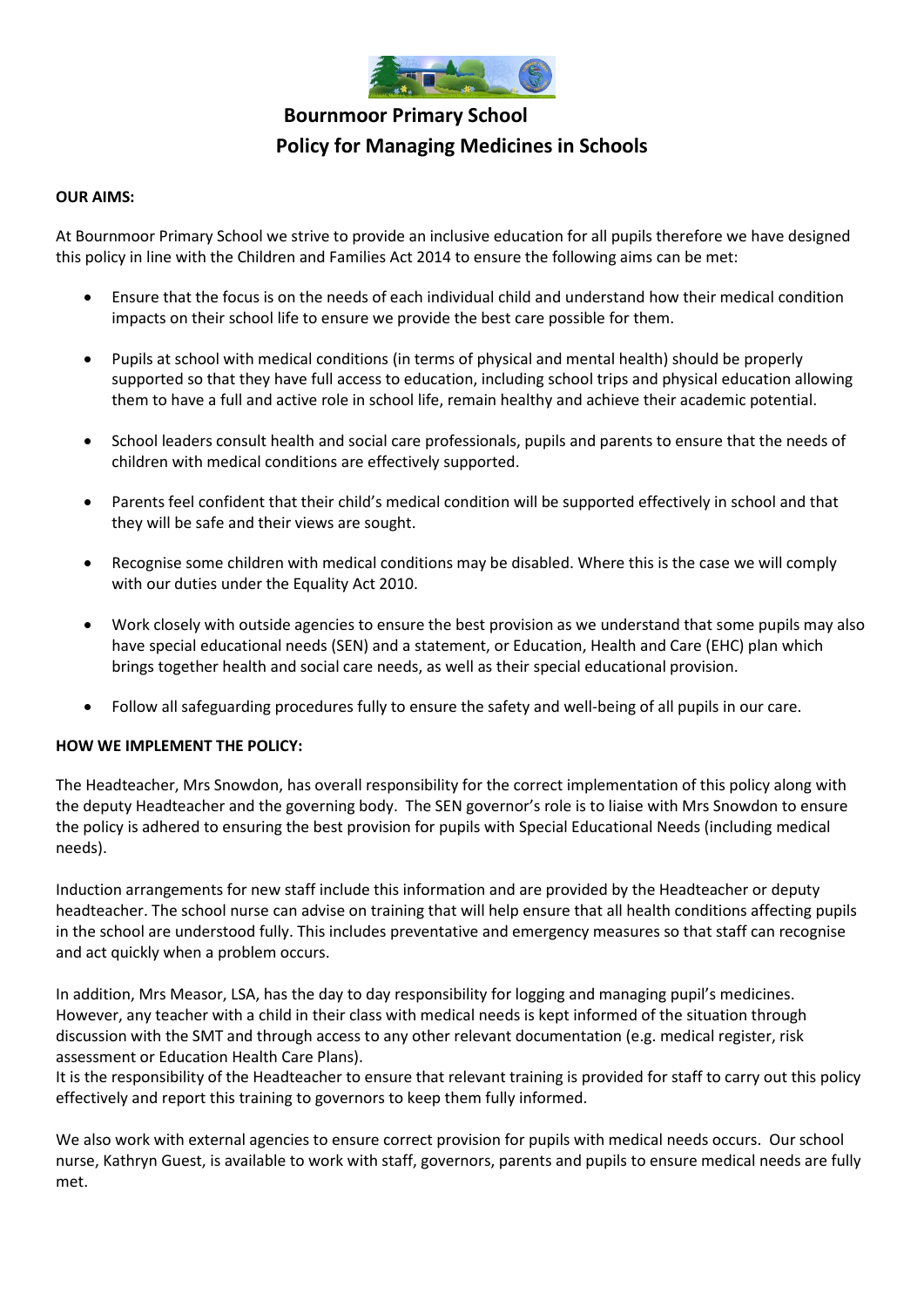## **THE ROLE OF EDUCATION HEALTH CARE PLANS:**

The aim of an EHCP is to effectively support pupils with medical conditions by providing clarity about what needs to be done and by whom to ensure minimal disruption. Plans must be drawn up with input from such professionals e.g. a specialist nurse, who will be able to determine the level of detail needed in consultation with the school, the child and their parents. They can be helpful in the majority of cases, and especially for long-term and complex medical conditions, although not all children will require one.

The level of detail within the plans will depend on the complexity of the child's condition and the degree of support needed as different children with the same health condition may require very different support. Where the child has a special educational need, the individual healthcare plan should be linked to the child's statement or EHC plan where they have one.

# **INFORMATION THAT MAY BE INCLUDED ON AN EDUCATION HEALTH CARE PLAN:**

- The medical condition, its triggers, signs, symptoms and treatments.
- The pupil's resulting needs, including medication (its side-affects and its storage) and other treatments, dose, time, facilities, equipment, testing, dietary requirements and environmental issues e.g. crowded corridors, travel time between lessons.
- Specific support for the pupil's educational, social and emotional needs for example, how absences will be managed, requirements for extra time to complete exams, use of rest periods or additional support in catching up with lessons, counselling sessions.
- The level of support needed, (some children will be able to take responsibility for their own health needs), including in emergencies. If a child is self-managing their own medication, this should be clearly stated with appropriate arrangements for monitoring.
- Who will provide this support, their training needs, expectation of their role and confirmation of proficiency to provide support for the child's medical condition from a healthcare professional.
- Who in the school needs to be aware of the child's condition and the support required.
- Written permission from parents and the head teacher at school for medication to be administered by a member of staff, or self-administered by individual pupils during school hours.
- Separate arrangements or procedures required for school trips or other school activities outside of the normal school timetable that will ensure the child can participate e.g. risk assessments.
- Where confidentiality issues are raised by the parent/child, the designated individuals to be entrusted with information about the child's condition.
- What to do in an emergency, including whom to contact, and contingency.

# **HOW WE IMPLEMENT THE POLICY FOR CHILDREN WITH MEDICAL NEEDS AT BOURNMOOR PRIMARY SCHOOL:**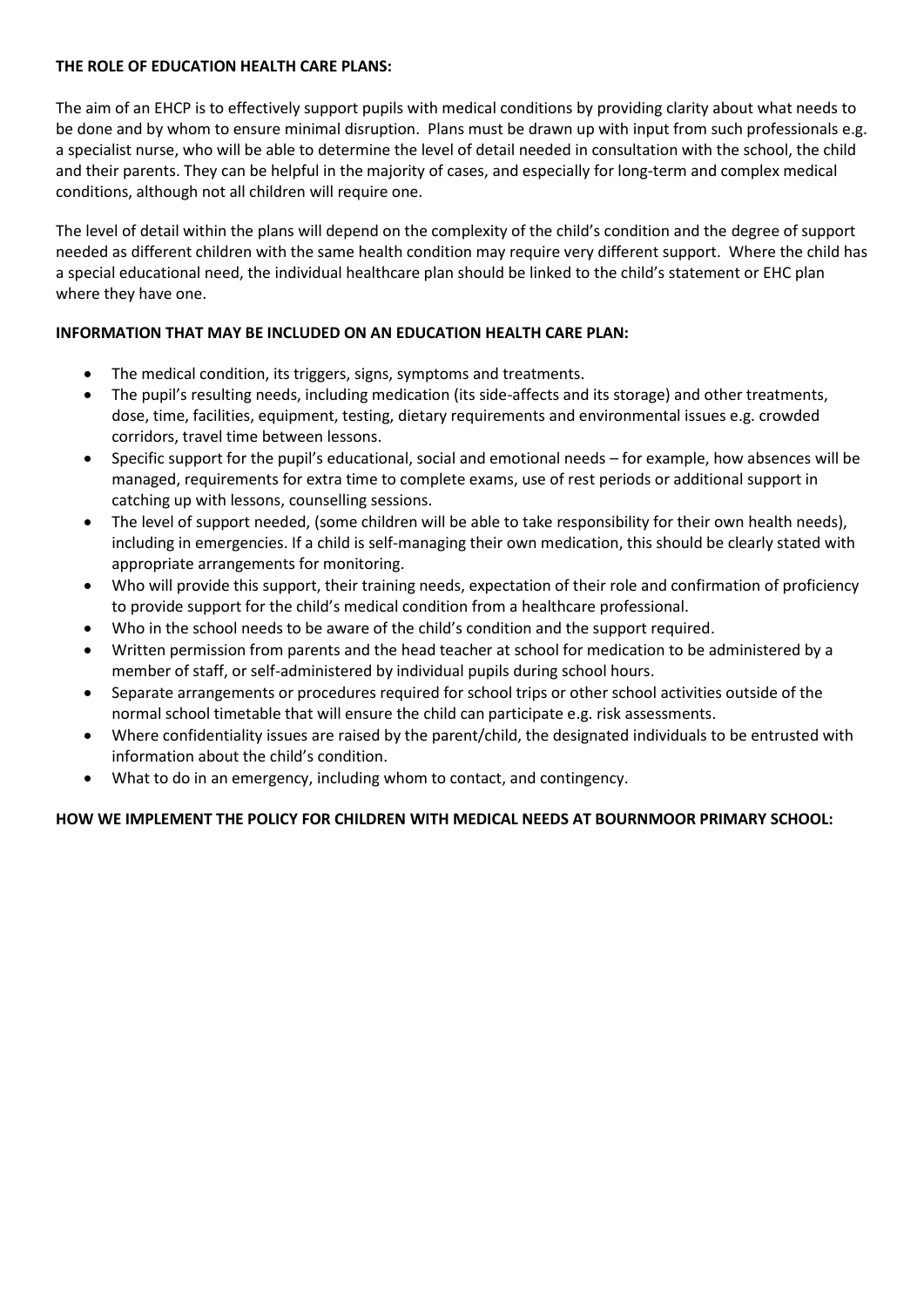Child diagnosed or child due to attend Bournmoor Primary School

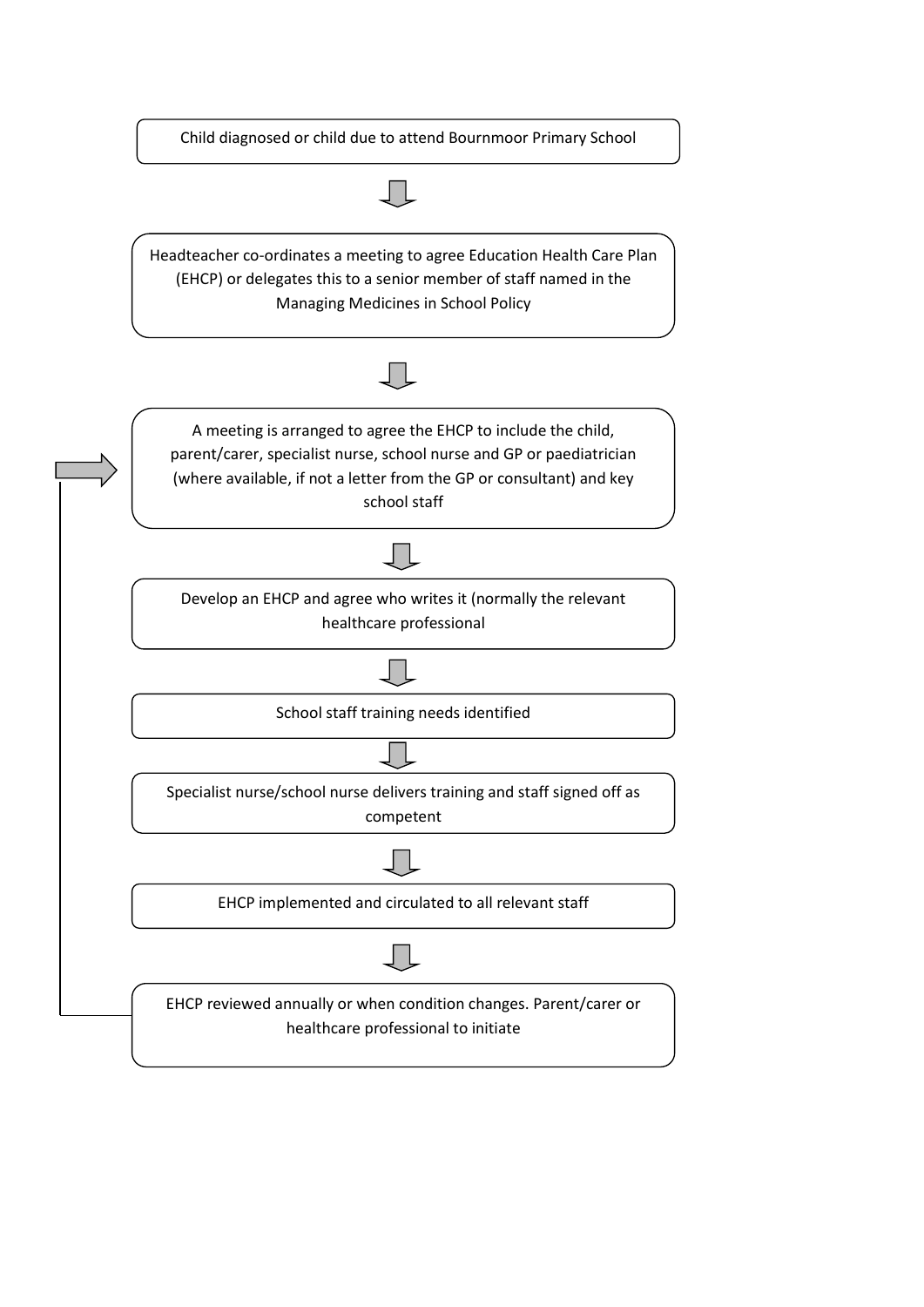#### **HOW WE COLLABORATE WITH OTHERS TO ENSURE PUPIL'S NEEDS ARE MET:**

- The **governing body** fully accepts it role in supporting pupils with medical conditions by ensuring school policies are developed and implemented allowing the pupil as full participation as possible in all aspects of school life.
- The **Headteacher** ensures polices are followed, staff informed, outside agencies collaborated with, parents/carers are consulted, staff are trained, insurances are in place for school and staff, emergency procedures organised and shared with relevant staff and pupil views sought.
- **Pupils** will often be best placed to provide information about how their medical condition affects them. They should be fully involved in discussions about their medical support needs and contribute as much as possible to the development of, and comply with, their individual healthcare plan.
- **Parents** should provide the school with sufficient and up-to-date information about their child's medical needs. They may in some cases notify the school that their child has a medical condition. They are a key partner and should be involved in the development and review of their child's individual healthcare plan. They should carry out any action they have agreed to as part of its implementation, eg provide medicines and equipment and ensure they or another nominated adult are contactable at all times.
- **School staff** should take in to account the needs of pupils with medical conditions that they teach and may volunteer or be asked to provide support to pupils with medical conditions, including the administering of medicines, although they cannot be required to do so. They must be suitably trained and competent to do this. A first-aid certificate does not constitute appropriate training in supporting children with medical conditions. Staff should not give prescription medicines or undertake health care procedures without appropriate training (updated to reflect individual healthcare plans at all times) from a healthcare professional.
- **School nurse or other qualified healthcare professional** are responsible for notifying the school when a child has been identified as having a medical condition who will require support in school. Wherever possible, they should do this before the child starts at the school. They should have the lead role in ensuring that pupils with medical conditions are properly supported in schools, including supporting staff on implementing a child's plan. They should liaise with lead clinicians on appropriate support for the child and associated staff training needs.
- **GPs and paediatricians** (or other appropriate healthcare professional) should notify the school nurse when a child has been identified as having a medical condition that will require support at school. They may provide advice on developing healthcare plans.
- **Local authorities** are commissioners of school nurses for maintained schools and academies. Under Section 10 of the Children Act 2004, they have a duty to promote co-operation between relevant partners with a view to improving the well-being of children so far as relating to their physical and mental health, and their education, training and recreation. Local authorities should provide support, advice and guidance, including suitable training for school staff, to ensure that the support specified within individual healthcare plans can be delivered effectively. Local authorities should work with schools to support pupils with medical conditions to attend full time. Where pupils would not receive a suitable education in a mainstream school because of their health needs then the local authority has a duty to make other arrangements.
- **Providers of health services** should co-operate with schools that are supporting children with a medical condition, including appropriate communication, liaison with school nurses, and participation in locally developed outreach and training.
- **Clinical commissioning groups** should ensure that commissioning is responsive to children's needs, and that health services are able to co-operate with schools supporting children with medical conditions.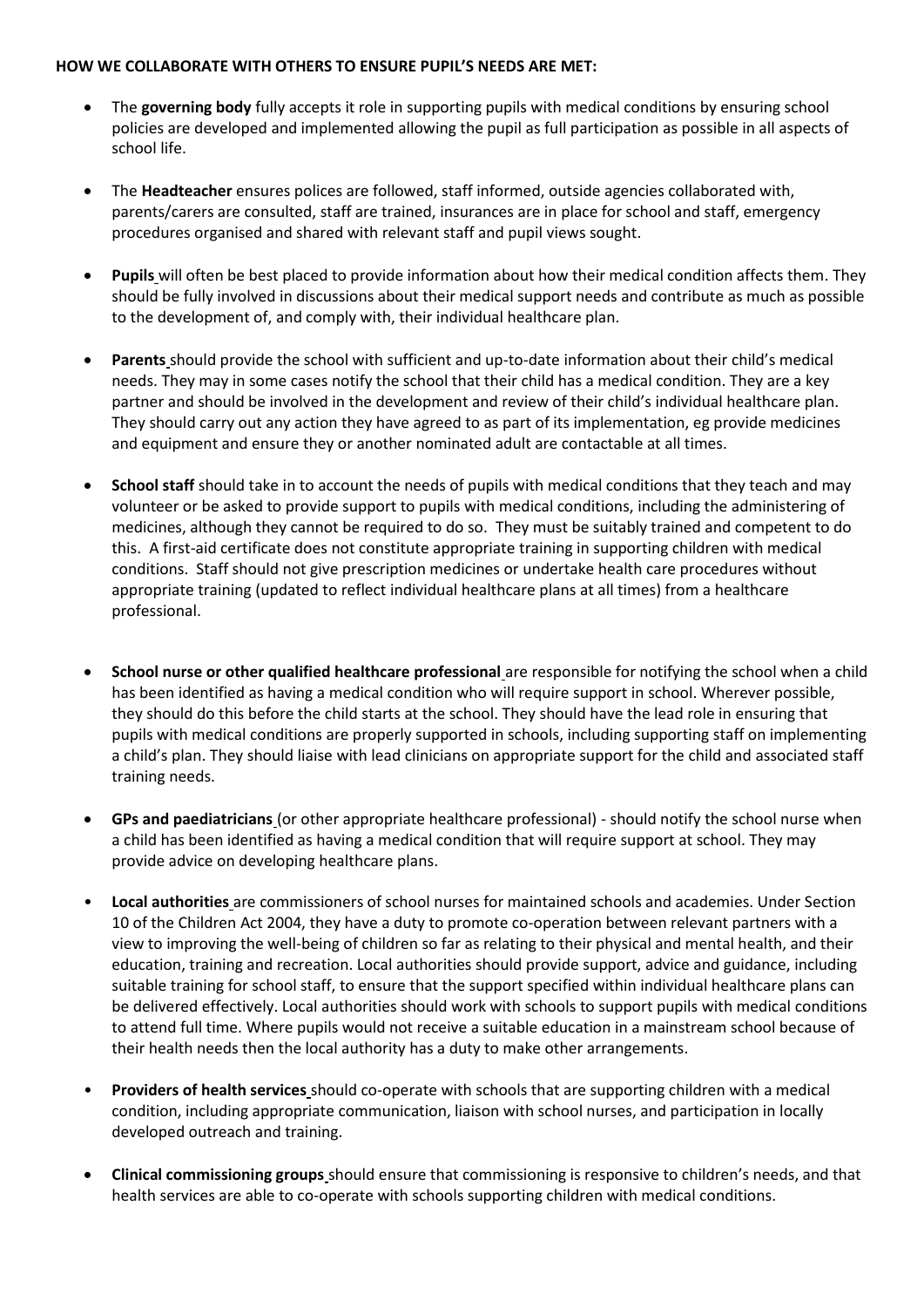• **Ofsted's** inspection framework places a clear emphasis on meeting the needs of disabled children and pupils with SEN.

# **THE ROLE OF CHILDREN IN MANAGING THEIR OWN MEDICAL NEEDS:**

After discussion with parents, children who are competent should be encouraged to take responsibility for managing their own medicines and procedures. Wherever possible, children should be allowed to carry their own medicines and relevant devices or should be able to access their medicines for self-medication, quickly and easily. Children who can take their medicines themselves or manage procedures may require a level of supervision. If it is not appropriate for a child to self-manage, then relevant staff should administer medicines and manage procedures for them. If a child refuses to take medicine or carry out a necessary procedure, staff should not force them to do so, but follow the procedure agreed in the individual healthcare plan. Parents should be informed.

## **HOW WE MANAGE MEDICINES ON SCHOOL PREMISES:**

- Medicines should only be administered at school when it would be detrimental to a child's health or school attendance not to do so
- No child under 16 should be given prescription or non-prescription medicines without their parent's written consent - except in exceptional circumstances where the medicine has been prescribed to the child without the knowledge of the parents. In such cases, every effort should be made to encourage the child or young person to involve their parents while respecting their right to confidentiality.
- A child under 16 should never be given medicine containing aspirin unless prescribed by a doctor. Medication, e.g. for pain relief, should never be administered without first checking maximum dosages and when the previous dose was taken. Parents should be informed.
- Where clinically possible, medicines should be prescribed in dose frequencies which enable them to be taken outside school hours
- We can only accept prescribed medicines that are in-date, labelled, provided in the original container as dispensed by a pharmacist and include instructions for administration, dosage and storage. The exception to this is insulin which must still be in date, but will generally be available to schools inside an insulin pen or a pump, rather than in its original container
- All medicines should be stored safely. Children should know where their medicines are at all times and be able to access them immediately. Where relevant, they should know who holds the key to the storage facility. Medicines and devices such as asthma inhalers, blood glucose testing meters and adrenalin pens should be always readily available to children and not locked away. This is particularly important to consider when on school trips
- A child who has been prescribed a controlled drug may legally have it in their possession if they are competent to do so, but passing it to another child for use is an offence. Monitoring arrangements may be necessary. We will otherwise keep controlled drugs that have been prescribed for a pupil securely stored in a non-portable container and only named staff should have access. Controlled drugs will be easily accessible in an emergency. A record will be kept.
- A member of staff may administer a controlled drug to the child for whom it has been prescribed providing they have received specialist training/instruction. We keep a record of all medicines administered to individual children, stating what, how and how much was administered, when and by whom. Any side effects of the medication to be administered at school should be noted.
- When no longer required, medicines should be returned to the parent to arrange for safe disposal. Sharps boxes should always be used for the disposal of needles and other sharps.
- Written records are kept of all medicines administered to children to show agreed procedures have been followed on correct forms.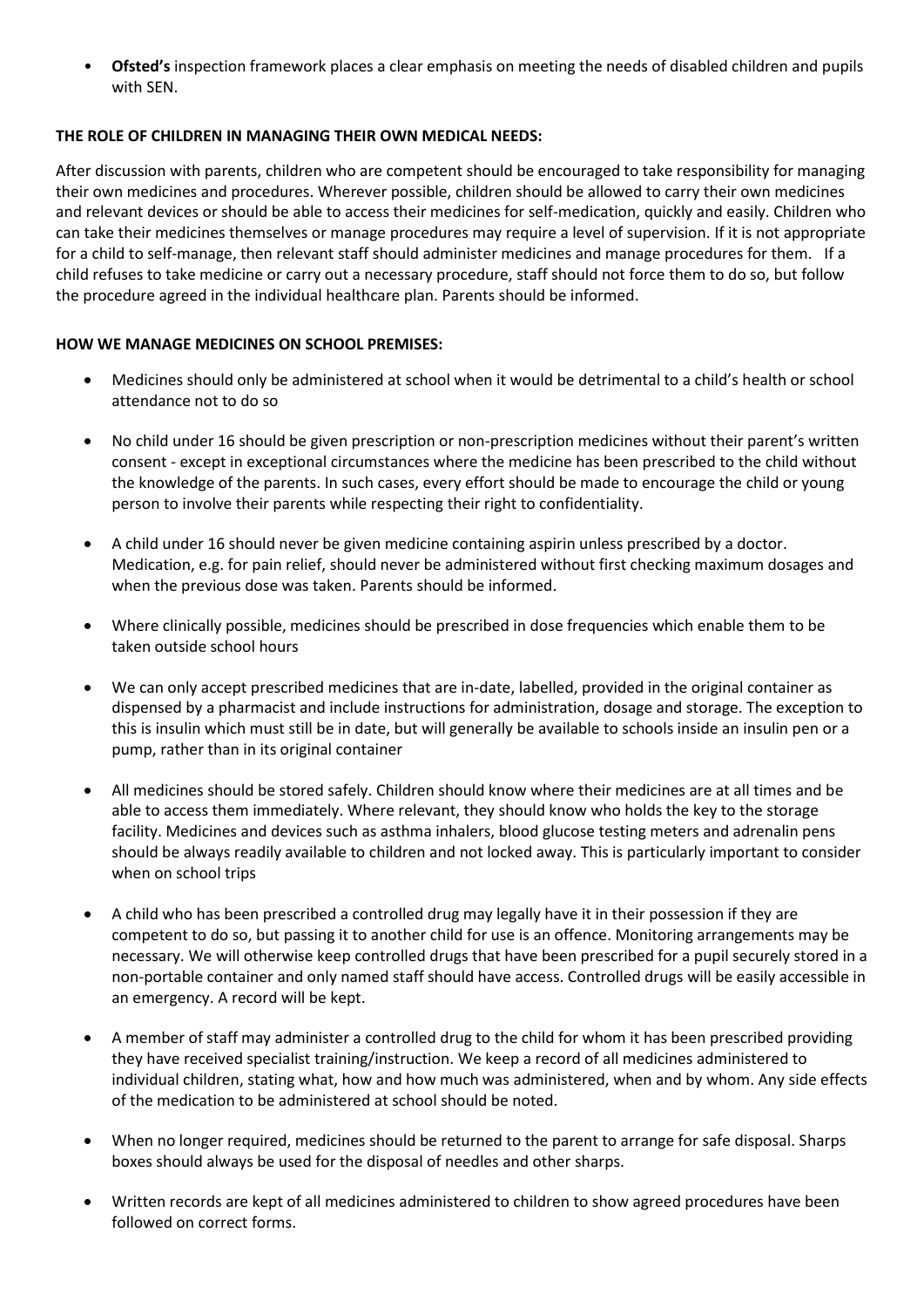#### **WHAT HAPPENS IF THERE IS AN EMERGENCY:**

As part of general risk management processes, we have arrangements in place for dealing with emergencies. However, where a child has an individual healthcare plan, this should clearly define what constitutes an emergency and explain what to do, including ensuring that all relevant staff are aware of emergency symptoms and procedures. Other pupils in the school should know what to do, such as informing a teacher immediately if they think help is needed.

If a child needs to be taken to hospital, staff should stay with the child until the parent arrives, or accompany a child taken to hospital by ambulance. Staff should not take children to hospital in their own car.

# **DAY TRIPS, RESIDENTIAL VISITS AND SPORTING ACTIVITIES:**

Clear and concise arrangements are in place to ensure pupils with medical needs can be supported to participate in school trips, visits and sporting events. These include: staff being fully informed of the pupil's condition and needs, advice sought from health care professionals, trained staff attend the event, parent views are sought on support that can be offered, risk assessments are in place and emergency procedures devised and shared. At Bournmoor Primary School we arrange for the inclusion of pupils in such activities unless evidence from a clinician such as a GP or consultant states that this is not possible.

## **HOME TO SCHOOL TRANSPORT FOR PUPILS REQUIRING SPECIAL ARRANGEMENTS:**

This information needs to be part of the EHCP discussions shown in figure 1. It should be noted on the Education Health Care Plan and include what happens in emergency situations. Where pupils have life threatening conditions, specific transport healthcare plans needs to be carried on the vehicles and shared with the relevant staff. These are separate to the individual healthcare plans referred to throughout this document.

# **BEHAVIOURS AND PRACTICE WE WILL STRIVE TO AVOID AT BOURNMOOR PRIMARY:**

- Prevent children from easily accessing their inhalers and medication and administering their medication when and where necessary
- Assume that every child with the same condition requires the same treatment
- Ignore the views of the child or their parents
- Send children with medical conditions home frequently or prevent them from staying for normal school activities including lunch
- If the child becomes ill, send them to the school office or medical room unaccompanied
- Penalise children for their attendance record if their absences are related to their medical condition e.g. hospital appointments
- Prevent pupils from drinking, eating or taking toilet or other breaks whenever they need to in order to manage their medical condition effectively
- Require parents, or otherwise make them feel obliged to attend school to administer medication or provide medical support to their child, including with toileting issues.
- Prevent or create unnecessary barriers to children participating in any aspect of school life, including school trips, e.g. requiring parents to accompany the child